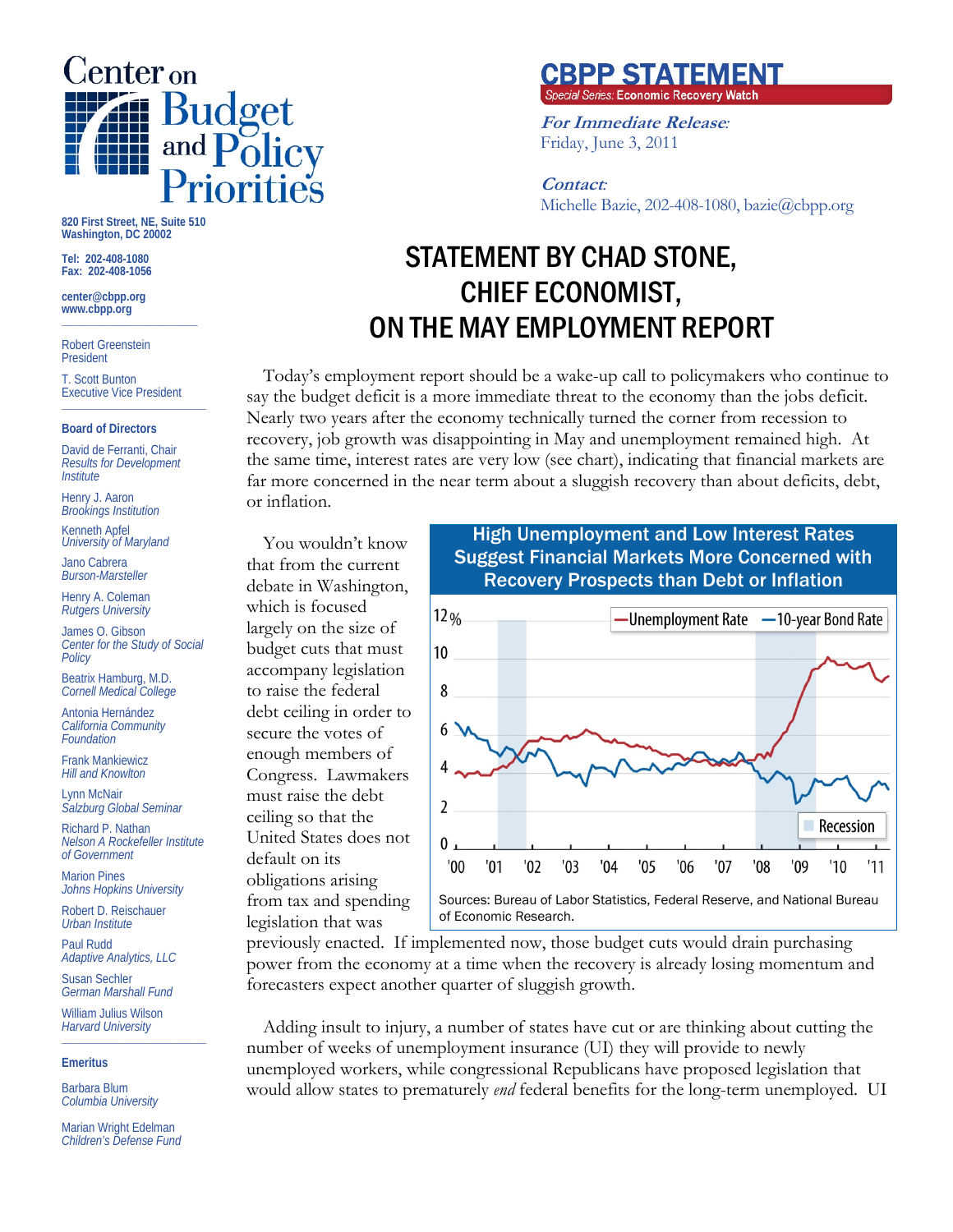is one of the most effective means of boosting demand in a weak economy, and cutting UI benefits will be a drag on an already flagging economic recovery.

## About the May Jobs Report

Job growth slowed sharply in May, and other indicators show that the labor market remains in a deep slump.

 Private and government payrolls rose by 54,000 jobs in May. Private employers on net added 83,000 jobs, while local government employment fell by 28,000 jobs (state government employment fell by 2,000, and federal government employment rose by 1,000).

This is the  $15<sup>th</sup>$  straight month of private-sector job creation, with payrolls growing by 2.1 million jobs (a pace of 143,000 jobs a month) since February 2010; total nonfarm employment (private plus government jobs) has grown by 1.8 million jobs over the same period, or 120,000 a month. Growth of 200,000 to 300,000 jobs a month or more is typical in strong economic recoveries, so the mere 54,000 total nonfarm jobs added in May is quite disappointing.

- In May, despite 15 months of private-sector job growth, there were still 6.9 million fewer jobs on nonfarm payrolls than when the recession began in December 2007, and 6.7 million fewer jobs on private payrolls.
- The unemployment rate edged up from 9.0 percent to 9.1 percent in May, and the number of unemployed rose to 13.9 million. The unemployment rate was 8.0 percent for whites (3.6 percentage points higher than at the start of the recession), 16.2 percent for African Americans (7.2 percentage points higher than at the start of the recession), and 11.9 percent for Hispanics or Latinos (5.6 percentage points higher than at the start of the recession).
- The recession and lack of job opportunities drove many people out of the labor force, and we have yet to see the return to labor force participation (people working or actively looking for work) that marks a strong jobs recovery. The labor force participation rate (the share of the population aged 16 and over working or looking for work) remained depressed at 64.2 percent for the fifth straight month, the lowest it has been since 1984. So far this year, labor force growth has merely kept up with population growth and many potential workers remain on the sidelines while job prospects remain weak.
- The share of the population with a job, which plummeted in the recession from 62.5 percent in December 2007 to levels last seen in the mid-1980s, was 58.4 percent in May and has not been above 58.5 percent in 12 months. Prior to the current slump, the last time it was lower was August 1983.
- It remains very difficult to find a job. The Labor Department's most comprehensive alternative unemployment rate measure — which includes people who want to work but are discouraged from looking and people working part time because they can't find full-time jobs — was 15.8 percent in May, not much below its all-time high of 17.4 percent in October 2009 in data that go back to 1994. By that measure, almost 25 million people are unemployed or underemployed.